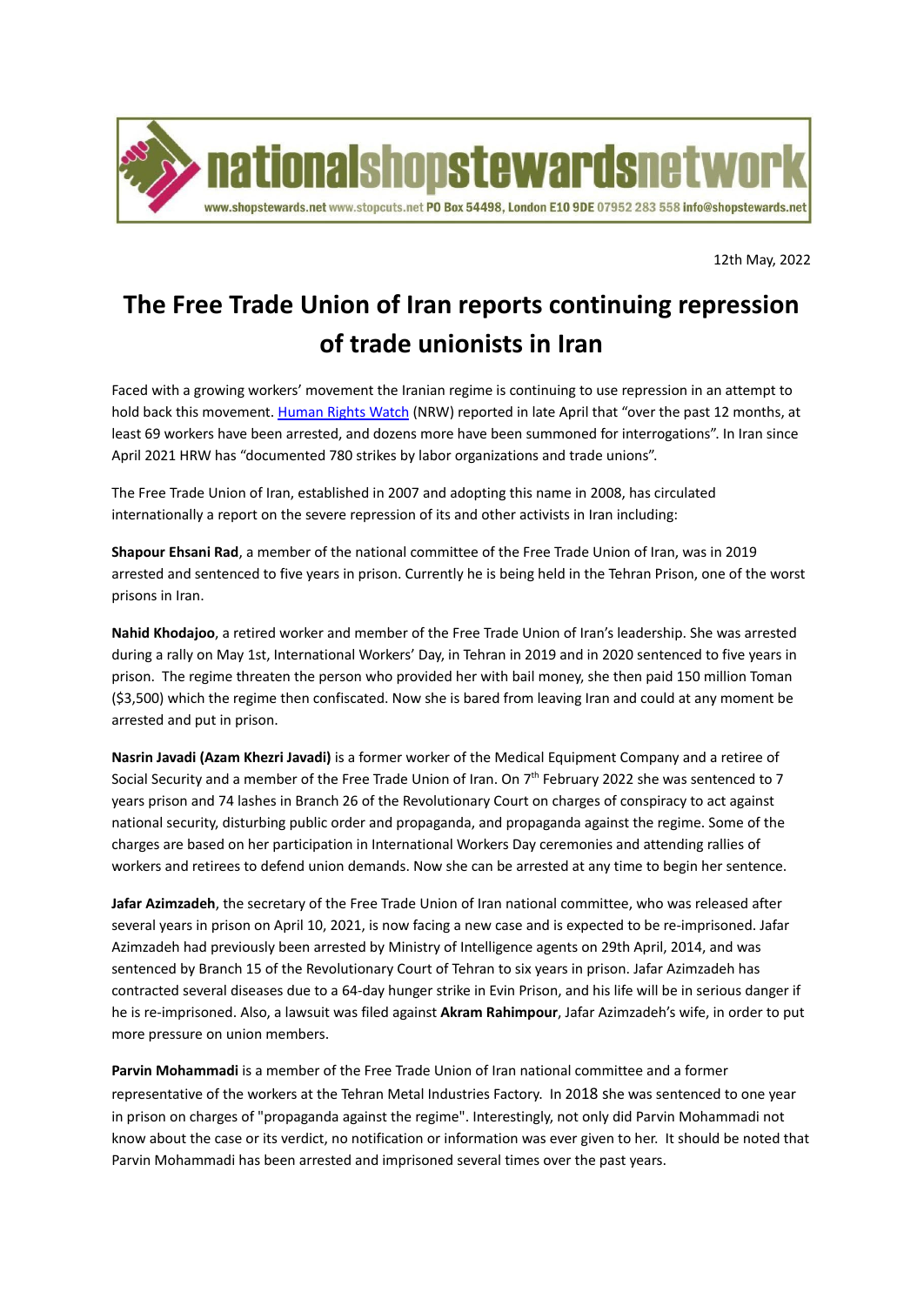**Haidar Ghorbani**, a construction worker and a member of the Free Trade Union of Iran, was arrested in June, 2020, held in detention for 23 days before he was relapsed on bail. Later he was sentenced to a total of 11 years in prison on charges of "membership in a group or population or a branch of a population formed within the country with the aim of disrupting national security" and "propaganda against the Islamic Republic."

**Javanmir Moradi**, a member of the national committee of the Free Trade Union of Iran, who has been sentenced by the Kermanshah Revolutionary Court to one year in prison.

**Sheyth Amani**, a member of the national committee of the Free Trade Union of Iran, was arrested by Ministry of Intelligence agents on 1th May, 2021, during a gathering on International Workers' Day in Sanandaj.

**Farhad Sheikhi**, **Hadi Soleimani** and **Mehdi Fakhri** were arrested by security forces on the occasion of International Workers' Day 2019 in front of the parliament, and have also faced legal proceedings by the Ministry of Intelligence in order to prevent them from continuing their activities.

**Mozaffar Salehnia**, **Sharif Saednia**, **Khalil Karimi** and **Jamil Mohammadi**, other members of the Free Trade Union of Iran's national committee, have been arrested several times in the cities of Sanandaj and Tehran. These activists are always under pressure from security agencies to refrain from labour activities.

**Foad (Faiq) Keykhosravi** is a member of the Free Trade Union of Iran's national committee who was not arrested when security forces raided his home. Foad Keykhosravi has been given a suspended prison sentence and if arrested will faced long years of imprisonment.

The Free Trade Union of Iran explains that security crackdowns by the Iranian government on its members have not ended there, and many other union members have been threatened by the Ministry of Intelligence over the phone with the aim of shutting down the union.

In Iran, workers are not allowed to form their own organizations, and workers such as activists of the Free Trade Union of Iran, who form trade unions to pursue their demands, face the harshest repression.

In reality they not pay the slightest attention to workers' rights and presents false reports internationally in order prevent real workers' voices reaching out to workers around the world.

Although the International Labour Organisation aims to foster "social dialogue and tripartism" between "governments, employers and workers", and not militant trade unionism, the Iranian government refuses to sign the ILO's conventions that relate to the right to organise, hold meetings and conduct collective bargaining.

The Free Trade Union of Iran explains that the Iranian government not only refuses to sign these conventions, but also cracks down on all labour activists who make the slightest effort to put them into effect do so. The example of the repression of the Free Trade Union of Iran members is significant which many now either in prison or at risk of imprisonment, and their lives are in danger.

The Free Trade Union of Iran asks for support for its demand that the Islamic Republic of Iran is expelled from the ILO to highlight its repression of workers.

We request that urgent messages be sent to the Iranian Embassy, *iranemb.lon@mfa.gov.ir*, demanding the release of all imprisoned worker activists.

Please send copies of protests and solidarity messages to the Free Trade Union of Iran: [etehadyeh.azad@gmail.com](mailto:etehadyeh.azad@gmail.com)

Rob Williams, NSSN Chair

## **The NSSN is supported by the following national trade unions**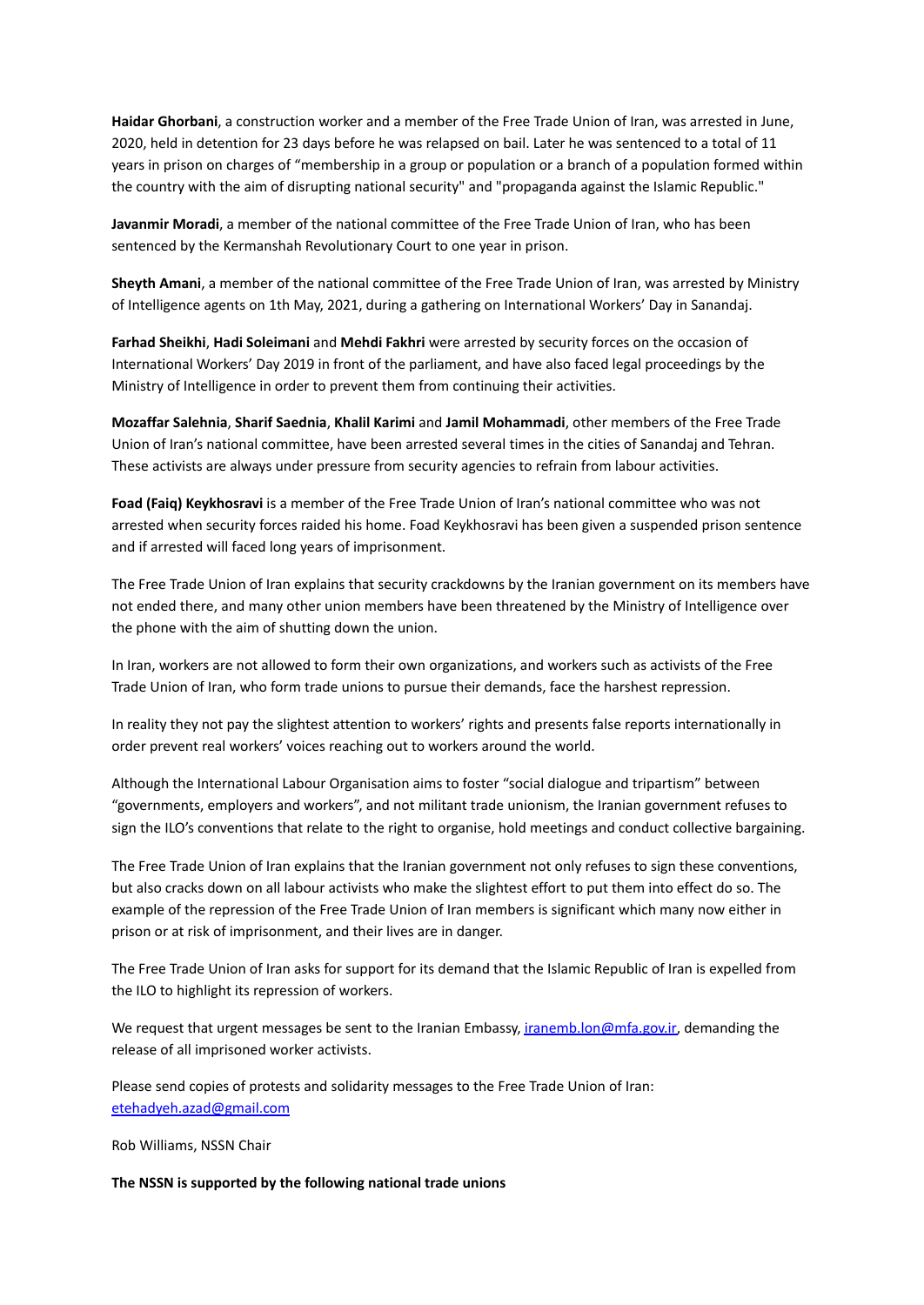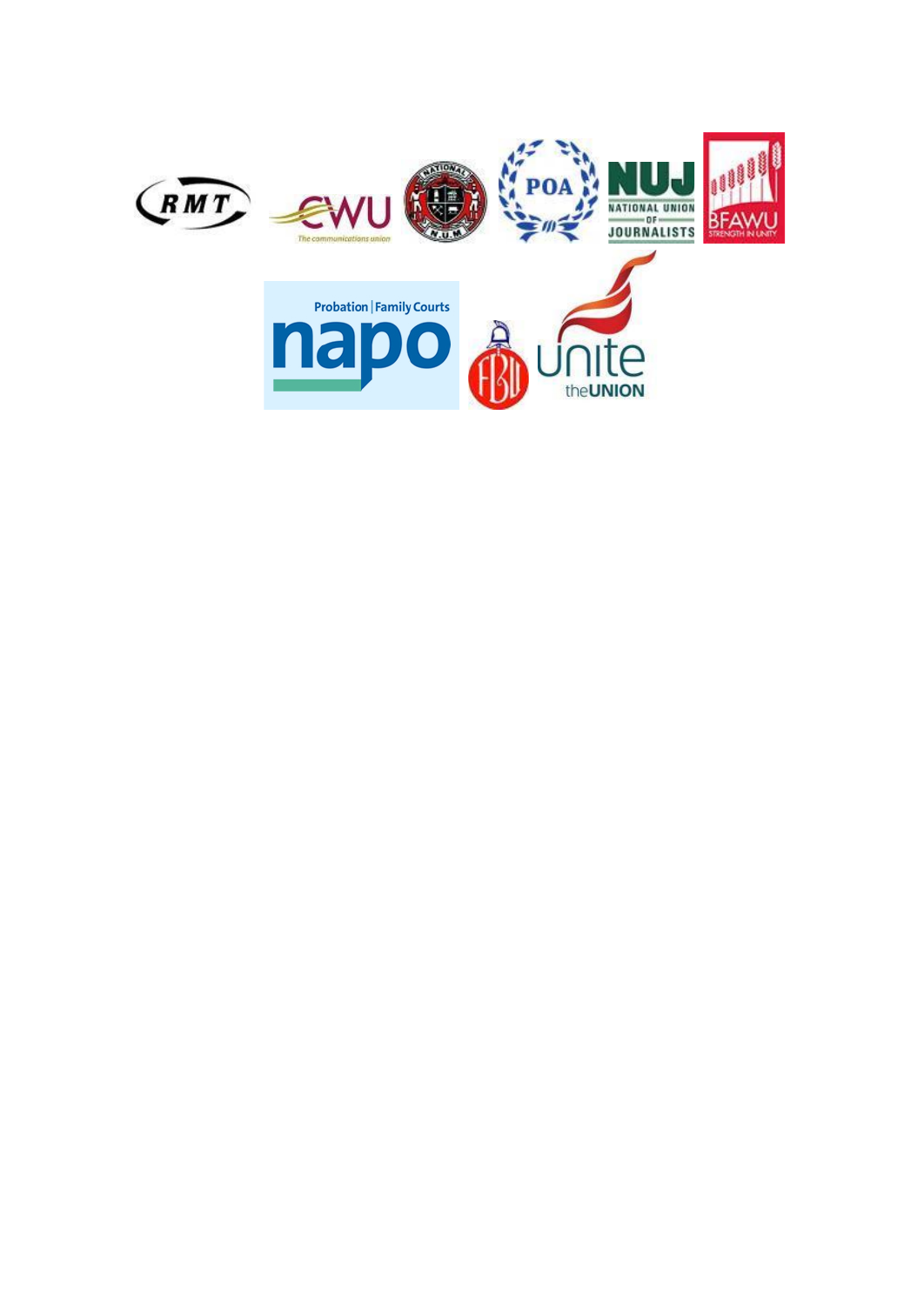

## 12 مه 2022

## **اتحادیه آزاد کارگران ایران از ادامه سرکوب کارگران سندیکایی در ایران خبر می دهد**

در مواجهه با جنبش رو به رشد کارگری، رژیم ایران با استفاده از سرکوب در تالش برای عقب نگه داشتن جنبش ادامه میدهد. دیده بان حقوق بشر )NRW )در اواخر آوریل گزارش داد که "در 12 ماه گذشته، حداقل 69 کارگر دستگیر شده اند و ده ها نفر دیگر برای بازجویی احضار شده اند". دیده بان حقوق بشر از آوریل 2021 در ایران »780 اعتصاب توسط سازمان های کار گری و اتحادیه های کار گری را مستند کر ده است».

اتحادیه آزاد کارگران ایران که در سال 2007 تأسیس شده و در سال 2008 این نام را برگزید، گزارشی از سرکوب شدید خود و سایر فعاالن در ایران در سطح بینالمللی منتشر کرده است، از جمله:

شاپور احسانی راد، عضو هیات مدیره اتحادیه آزاد کارگران ایران از 16 ژوئن 2020 در زندان تهران بزرگ در بازداشت به سر میبرد.

ناهید خداجو، کارگر بازنشسته و از اعضای هیات مدیره اتحادیه آزاد کارگران ایران. وی در تجمع روز جهانی کارگر در یازدهم اردیبهشت ماه در تهران در سال 2019 بازداشت و در سال 2020 به پنج سال زندان محکوم شد. رژیم با تهدید وثیقه گذار وی موجب تبدیل آن به پرداخت 150 میلیون تومان )3500 دالر( شد که رژیم آن را نیز مصادره کرد. اکنون وی ممنوع الخروج است و هر لحظه با خطر دستگیر و زندانی شدن روبروست.

نسرین جوادی (اعظم خضری جوادی) کارگر سابق شرکت تجهیزات پزشکی و بازنشسته تامین اجتماعی و از اعضای اتحادیه آزاد کارگران ایران است. وی در تاریخ 7 فوریه 2022 در شعبه 26 دادگاه انقالب به اتهام اجتماع و تبانی به قصد اقدام علیه امنیت کشور، اخالل در نظم و تبلیغ عمومی و تبلیغ علیه نظام به 7 سال حبس تعزیری و 74 ضربه شالق محکوم شد. برخی از اتهامات وی شرکت در مراسم روز جهانی کارگر و شرکت در تجمعات کارگران و بازنشستگان برای دفاع از مطالبات صنفی است. اکنون وی با خطر بازداشت و شروع محکومیتش روبروست.

جعفر عظیم زاده، دبیر اتحادیه آزاد کارگران ایران که پس از چندین سال حبس در 10 آوریل 2021 آزاد شد، اکنون با پرونده جدیدی روبهرو شده و انتظار میرود دوباره با زندان روبرو شود. جعفر عظیم زاده پیش از این در 29 آوریل 2014 توسط ماموران وزارت اطالعات بازداشت و از سوی شعبه 15 دادگاه انقالب تهران به شش سال حبس تعزیری محکوم شده بود. جعفر عظیم زاده به دلیل اعتصاب غذای 64 روزه در زندان اوین به بیماری های متعددی مبتال شده است و در صورت حبس مجدد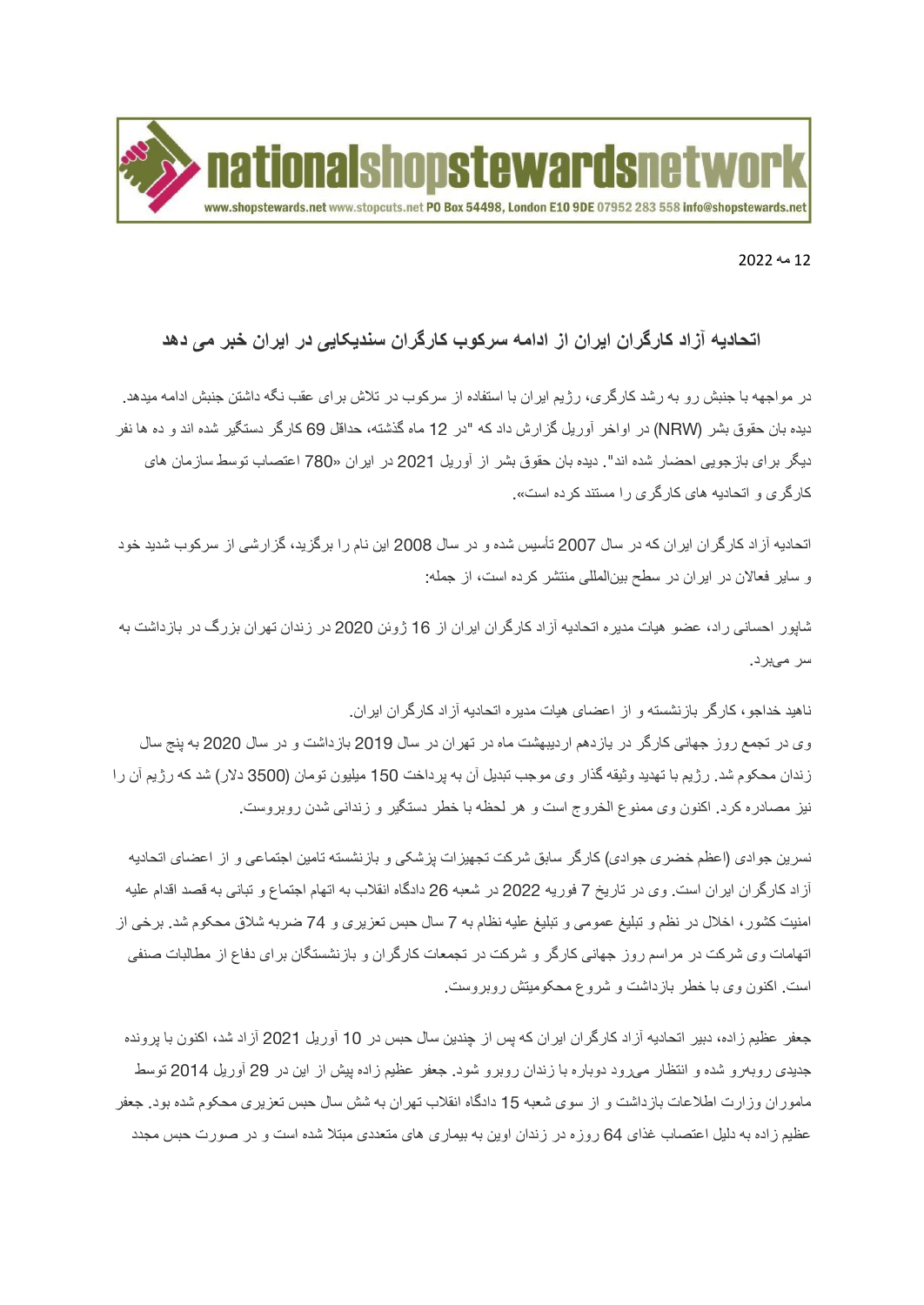جانش در خطر جدی مواجه خواهد بود. همچنین پرونده ای برای اکرم رحیم پور، همسر جعفر عظیم زاده به منظور اعمال فشار بیشتر بر اعضای اتحادیه تشکیل شد.

پروین محمدی عضو هیات مدیریه اتحادیه آزاد کارگران ایران و نماینده سابق کارگران کارخانه صنایع فلزی تهران است. وی در سال 2018 به اتهام »تبلیغ علیه نظام« به یک سال زندان محکوم شد. جالب اینجاست که پروین محمدی نه تنها از این پرونده یا حکم آن اطالعی نداشت، هیچ اطالع یا اطالعی هم به او نیز داده نشد. الزم به ذکر است پروین محمدی طی سال های گذشته چندین بار دستگیر و زندانی شده است.

حیدر قربانی، کارگر ساختمانی و از اعضای اتحادیه آزاد کارگران ایران، در ژوئن 2020 بازداشت و به مدت 23 روز در بازداشت به بود تا اینکه با قرار وثیقه دوباره آزاد شد. وی بعداً به اتهام «عضویت در گروه یا جمعیت یا شاخه ای از جمعیتی که در داخل کشور به منظور بر هم زدن امنیت ملی تشکیل شده است« و »تبلیغ علیه نظام جمهوری اسالمی« در مجموع به 11 سال حبس تعزیری محکوم شد.

جوانمیر مرادی، عضو هیات مدیره اتحادیه آزاد کارگران ایران از سوی دادگاه انقالب کرمانشاه به یک سال حبس تعزیری محکوم شده است.

شیث امانی، عضو هیات مدیره اتحادیه آزاد کارگران ایران، 1 مه 2021 در تجمعی که به مناسبت روز جهانی کارگر در سنندج برگزار شد، توسط ماموران وزارت اطالعات بازداشت شد.

فرهاد شیخی، هادی سلیمانی و مهدی فخری به مناسبت روز جهانی کارگر در مقابل مجلس شورای اسالمی توسط نیروهای امنیتی بازداشت شدند و برای ممانعت از ادامه فعالیت از سوی وزارت اطالعات نیز با پیگرد قانونی مواجه شدند.

مظفر صالح نیا، شریف ساعدنیا، خلیل کریمی و جمیل محمدی از دیگر اعضای هیات مدیره اتحادیه آزاد کارگران ایران چندین بار در شهرهای سنندج و تهران بازداشت شدهاند. این فعاالن همواره از سوی نهادهای امنیتی تحت فشار هستند تا از فعالیت های کارگری خود خودداری کنند.

فواد (فایق) کیخسر وی از هیات مدیر ه اتحادیه آز اد کار گر ان ایر ان میباشد که نیر و های امنیتی هنگام یور ش به منز لش موفق به دستگیر وی نشدند. فواد کیخسروی به حبس تعلیقی محکوم شده است و در صورت دستگیری به سالهای طوالنی حبس محکوم خواهد شد.

اتحادیه آزاد کارگران ایران توضیح میدهد که سرکوبهای امنیتی دولت ایران علیه اعضای این اتحادیه به همین جا ختم نشده است و بسیاری از اعضای اتحادیه از طریق تلفن با هدف تعطیلی این اتحادیه از سوی وزارت اطالعات تهدید شدهاند.

در ایران کارگران اجازه تشکیل تشکل های خود را ندارند و کارگرانی مانند فعاالن اتحادیه آزاد کارگران ایران که برای پیگیری مطالبات خود تشکل های کارگری تشکیل می دهند، با سخت ترین سرکوب ها مواجه می شوند.

در واقع آنها کوچکترین توجهی به حقوق کارگران ندارند و گزارش های نادرست را در سطح بین المللی ارائه می کنند تا صدای واقعی کارگران به گوش کارگران در سراسر جهان نرسد.